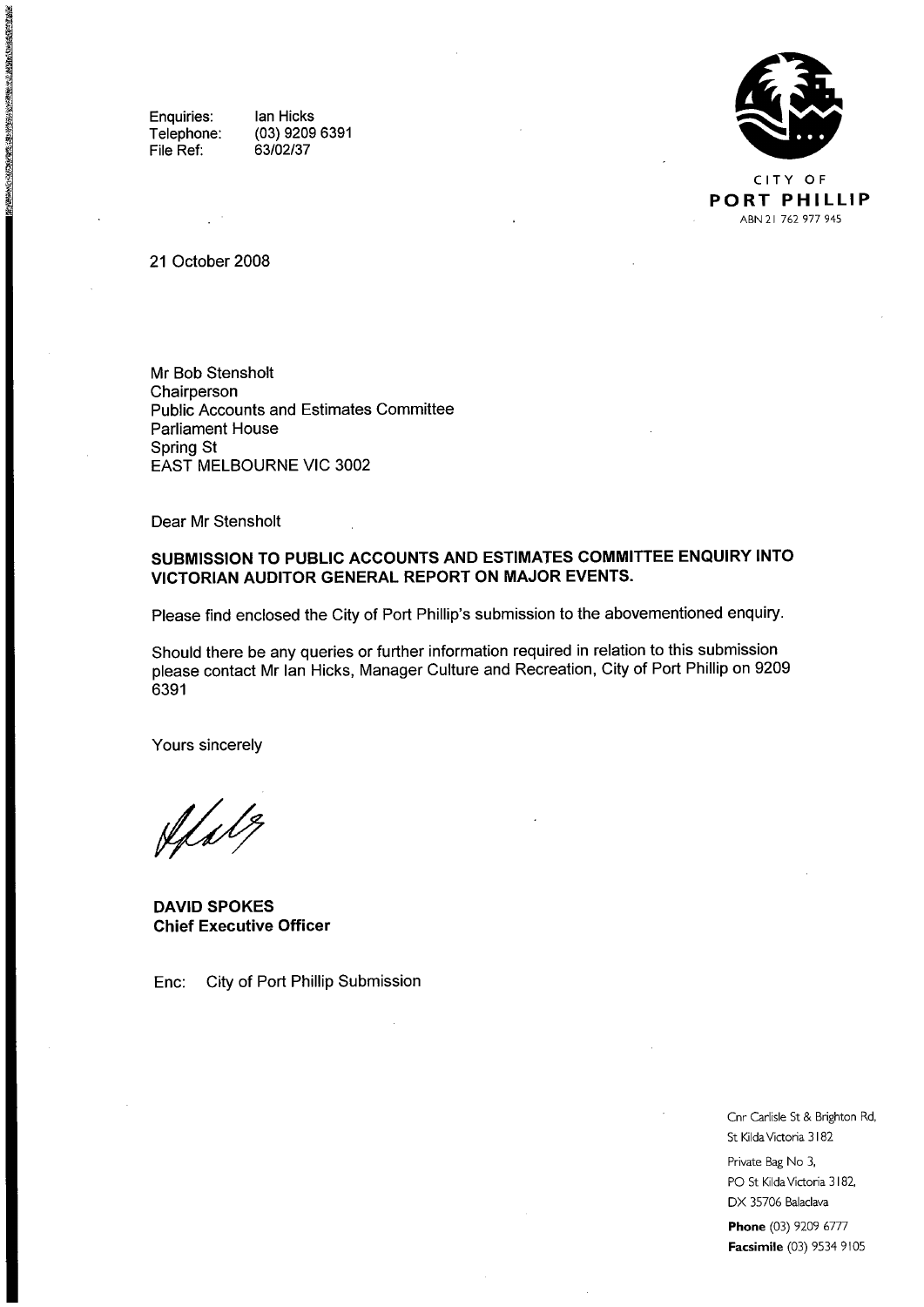Submission by the City of Port Phillip

Victorian Parliament Public Accounts and Estimates Committee

'Enquiry into Victorian Auditor-General's Report into Major Events'.

24 October 2008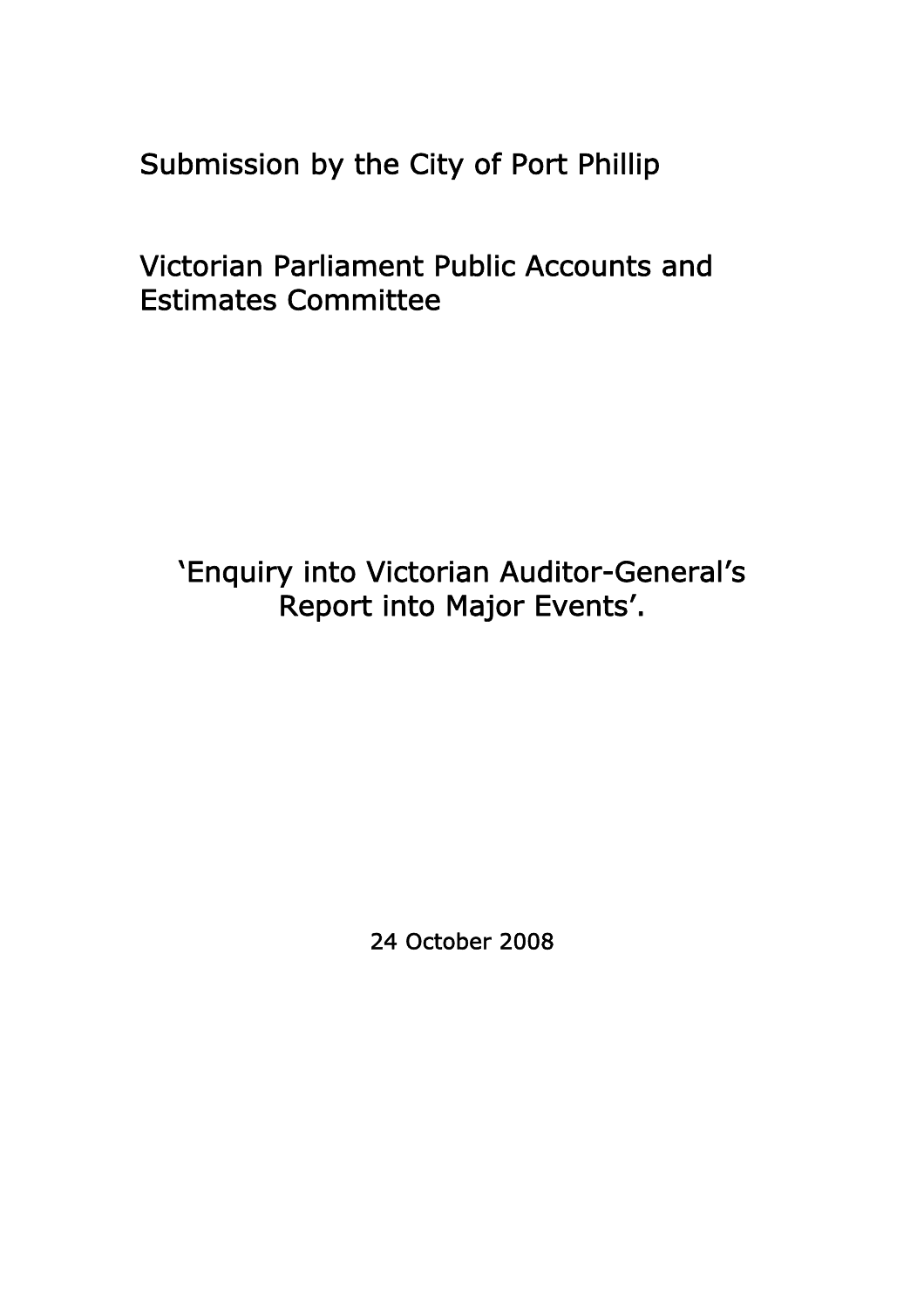## **Introduction**

In December 2007 the City of Port Phillip established a policy position on the Australian Formula One Grand Prix being:

*"Council does not support the conduct of the Grand Prix at Albert Park Reserve.* 

*Council notes the 2007 Victorian Auditor Generals report and the lack of measured and identifiable net benefit to Victoria arising from the Australian Grand Prix event.* 

*Council calls on the State Government and the Australian Grand Prix Corporation to develop a public interest test in the form of a triple bottom line assessment for the event.* 

*Council requests that this triple bottom line criteria be developed in conjunction with key stakeholders (including Local Government), and that any triple bottom line assessment of the event is evidence based and be undertaken and made publicly available every year.* 

*Council notes and supports that the contract for the Australian Grand Prix event ceases in 2010; an event of the nature and extent of the Grand Prix is unsuitable for Albert Park Reserve.* 

*Council also notes the Victorian Government's Major Events Strategy and the success of previous major events such as the Commonwealth Games Melbourne Festival.* 

*Should Government consider an alternative major event to the Grand Prix, Council supports an event in the context of it being able to demonstrate the following outcomes for the community:* 

- *provide a clear and positive net community benefit;*
- *be clearly consistent with Melbourne's identity as a cultural capital and livable city;*
- *be accessible for all Victorians*
- *be of minimal disruption to community amenity, and*
- *be of minimal environmental impact, with particular regard to energy and water*
- *use."*

In April 2008 Council resolved (in part) that:

*To write once again to the Premier to remind him that the 2005 Grand Prix was studied by the Auditor-General and found to be of negative value to Victoria and recommended that the following specific studies to assess its worth:* 

- *An annual update of the cost benefit analysis for the three years subsequent to 2005, and;*
- *A triple bottom line approach embracing not only economic but social and environmental factors.*

*The Council calls on the Premier to make these studies public and if there is no evidence of these necessary studies, the Council calls on the Premier to cease negotiations to extend the Grand Prix contract until a proper assessment of the value of this event is done.*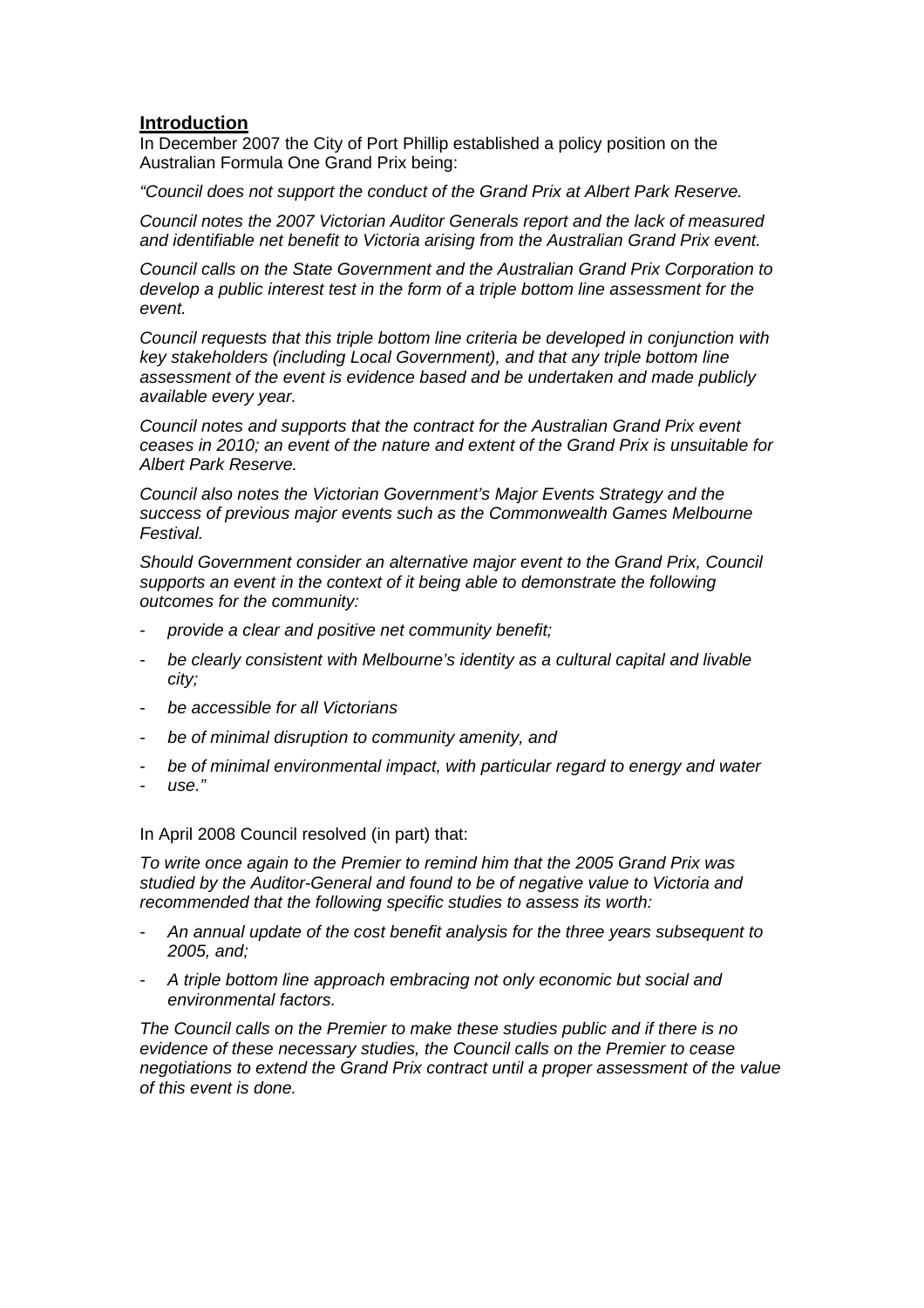# **Submission**

The Victorian Auditor Generals Office (VAGO) report "State Investment in Major Events", May 2007, identifies a range of deficiencies in the reporting and analysis of cost benefit associated with the Australian Formula One Grand Prix.

Broadly, the VAGO report indicates:

- 1. No research has been undertaken that quantified the level of increased tourism as a consequence of the Australian Formula One Grand Prix.
- 2. No research on major events that suggest local attendance at the Australian Formula One Grand Prix is funded by savings to the degree assumed by the Australian Grand Prix Corporation, and no basis for including these expenditures as a new (economic) impact.
- 3. The claimed economic impacts (of enhanced Victorian resident expenditure) are not well supported by research and the validity of the assumption must therefore be questioned. Non-economic factors were not covered in postevent evaluations. From an accountability point of view and to inform any decision-making on the future funding of events, it is important that there is an evaluations of the full range of impacts of major events.

## Specifically:

- 1. The Victorian Auditor-General's Report (Page 64) recommends that a pre event Cost Benefit Analysis (CBA) be undertaken, then an updating of that CBA at the post event stage. As the Auditor-General has already undertaken a CBA for the 2005 Australian Formula 1 Grand Prix, sufficient time has elapsed for your government to have performed the necessary updates for the 2006 and 2007 events. Public reporting of this was specifically called for on Page 4 of the Auditor-General's report for "the public reporting of key outcomes from major events to increase transparency and accountability for the use of public funds."
- 2. The Victorian Auditor-General's Report, "State Investment in Major Events", May 2007, (Page 3) recommended that "a triple bottom line approach embracing not only economic but social and environmental factors" be undertaken, where practicable, as part of the post event assessment. As the Grand Prix is the biggest impact event socially and environmentally for the 90,000 residents of Port Phillip, as well as for residents and normal, non Grand Prix tourists across greater Melbourne and there is 12 years of experience and data, it can safely be assumed that the Auditor-General was referring to this event as one that is in desperate need of such a study.
- 3. The Victorian Auditor-General's Report, "State Investment in Major Events", May 2007, (Page 46) states that "there is no firm data available from tourism research bodies on the impact of international exposure of Australian cities from major sporting events on induced tourism". Concluding that "other then raising awareness of a host destination, audit has seen no research that has actually quantified the level of increased tourism to a destination that occurred in the future as a result of staging a grand prix event".